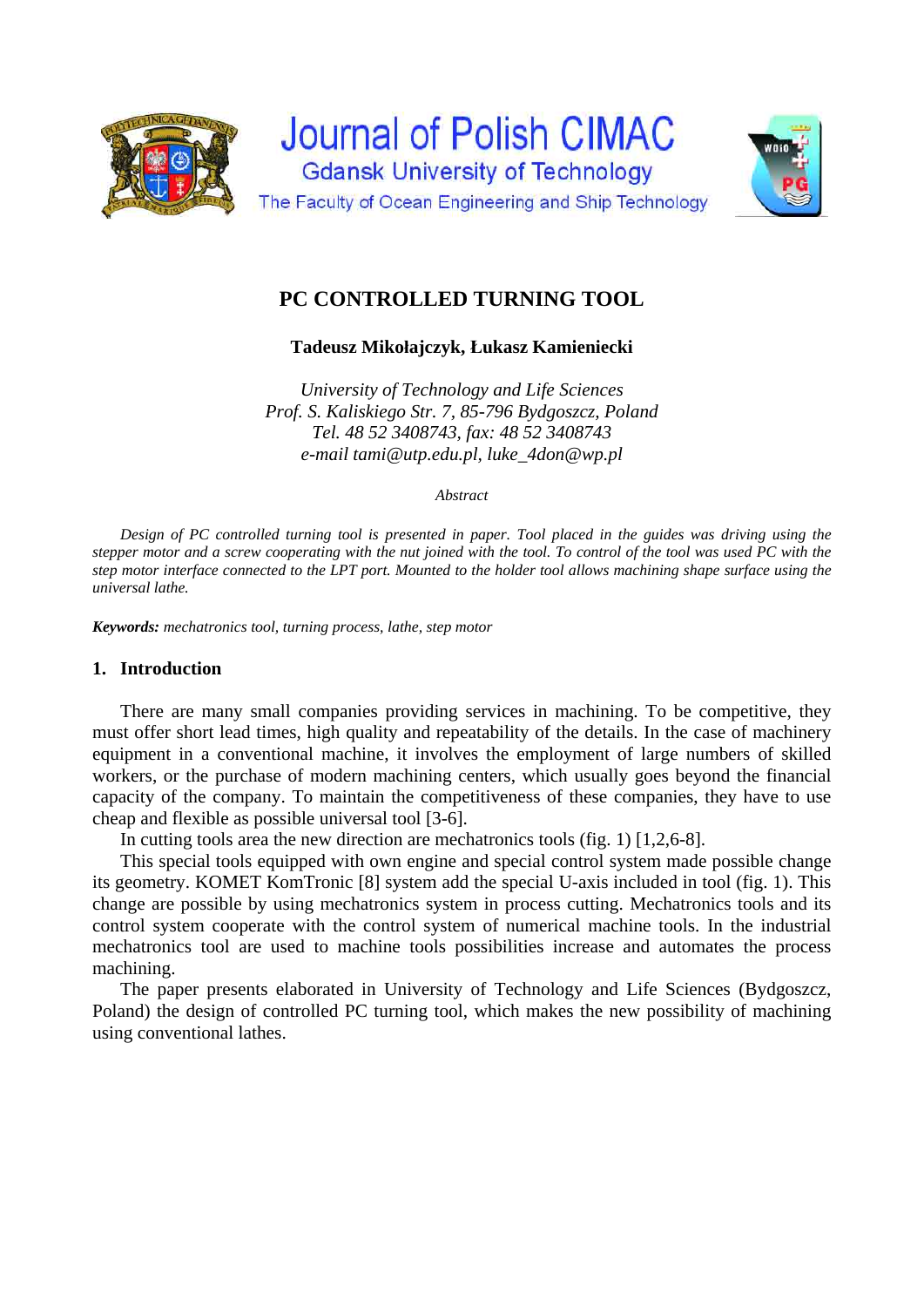

*Fig. 1. KOMET KomTronic U-Axis system [8]*

#### **2. Mechatronics turning tool idea**

In the Departament of Production Engineering and Mechanical Students Scientific Division our University conceived the idea of creating an intelligent tool, which can be fitted with any conventional lathe (fig. 2). The role of the operator have expired only in the material change in machine holder and start of machining process.



*Fig. 2. Idea of mechatronics PC controlled turning tool*

This mechatronics tool will be controlled using PC and connected to special interface which can control of *x* position of tool edge synchronically to change the *z* coordination changed with constant feed. PC controlled turning tool will be mounted in lathe holder and allows machining shaped surface as numerical control process.

## **3. Tool control system**

To solve the problem of mechatronics tool construction was elaborated control system of this tool.

The concept of building system based on special tool that can be placed in the holder conventional lathe (fig. 3). The task was to prepare the tool object. Rotational speed of the object should be controlled using the inverter in such a way as to be able to change right / left turns, which make working retail in a few passages. The tool should consist of a with turning tool in a rigid body. Extension of the tool will take place through a transmission with a computer-controlled motor with a precise number of revolutions.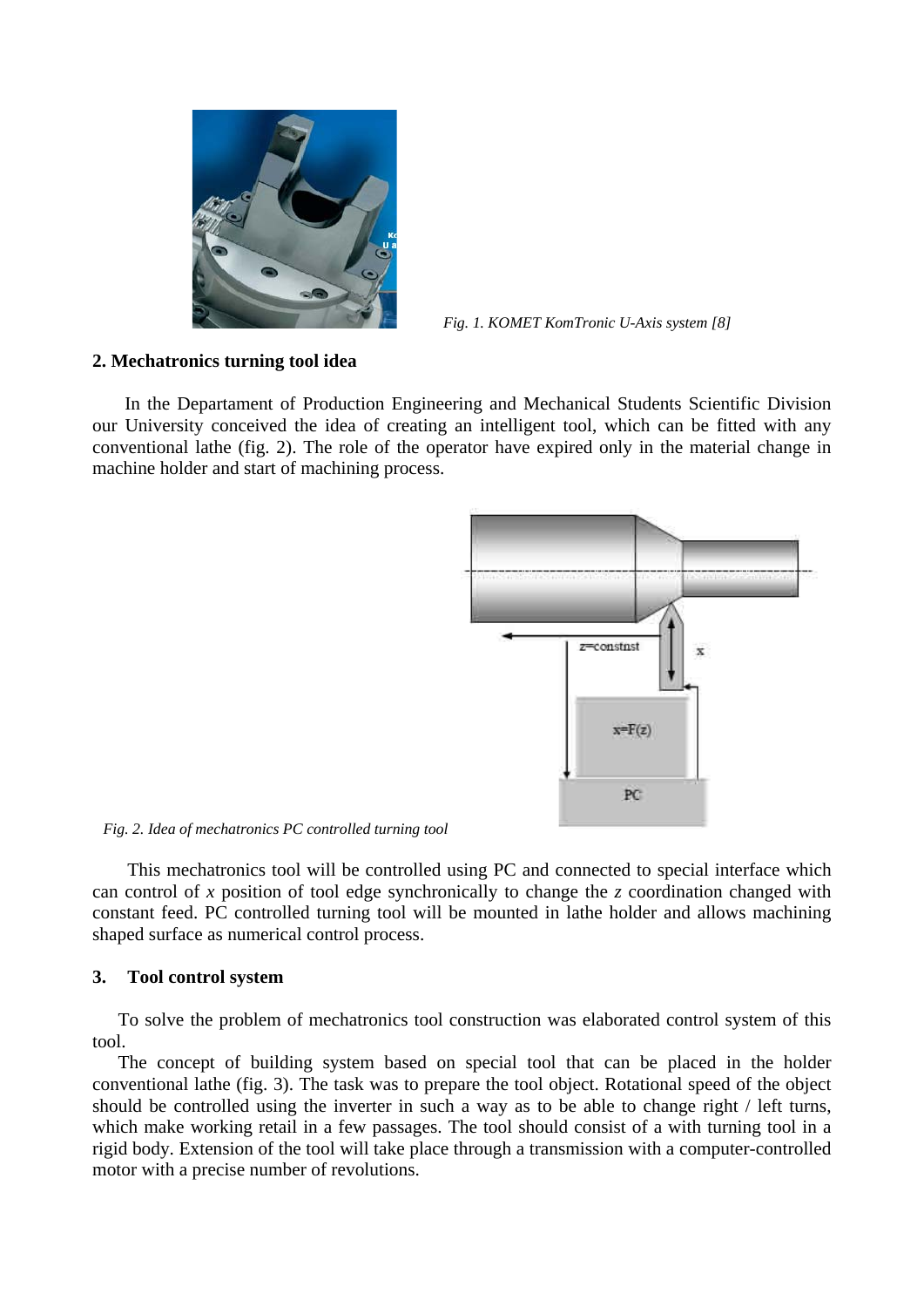To control position of tool in *z* axis may be use many solutions:

- counter of gear ratio revolutions,
- precision interface for measure tool holder motion ex. digital calliper with computers interface.
- optical measure system with using computers mouse.

In first proposition computer software by counting the number of lathe spindle revolutions and using feed monitor the tool will monitor its position.

Second proposition is using digital calliper. It is the best solution with high accuracy.

In first experiments, very simple measuring system with optical mouse was used (fig. 3). Because this signal will be measured using pixels of screen its resolution will be 0.264 mm (Thinkpad tablet X41).



*Fig. 3. Control system of mechatronics turning tool with using of computer mouse to measure z position*

The control system task is: generation of surface machining program and control the machining process.

To control of the tool *x* position was used PC with the motor control interface. In first probe to stepper motor control was used USB interface, but this driver were able to obtain low level of motor control steps frequency. In control stepper motor better use LPT interface. In VB6 environment we can control this port using In and Out procedures. With using special software for NC machining it is possible to achieve very high-frequency pulses to ensure a very high rotational speed of stepper motors [9,10]. For this purpose with Windows platform, programs such as Mach3 [9], STEP2CNC [10], use special handling procedures to LPT port.

Pulse frequency of step-motor control is essential particularly important in the case of surface processing wide angle of inclination. Due to the constant feed in the direction of the used system allows to obtain maximum surface angle depends of radial feed (Fig. 4). More and more radial feed value make possibility to get more surface inclination angle. In presented location of *x* tool axis not possible is getting the surface perpendicular to axis of lathe. This requires positioning edge of mechatronics tool at an angle to the axis of lathe or stop of axial feed.

For the purposes of the model has been created using Microsoft Visual Basic 6.0 *TurnTool* software to control the machining process. The main aim before emerging software was simple and intuitive interface (fig. 5), which allows CNC programming tools for person with a basic knowledge of technical drawing and machining. Elaborated software make possible to do:

- design and visualize items model using simple CAD system,
- set the basic parameters of machining,
- generating machining program,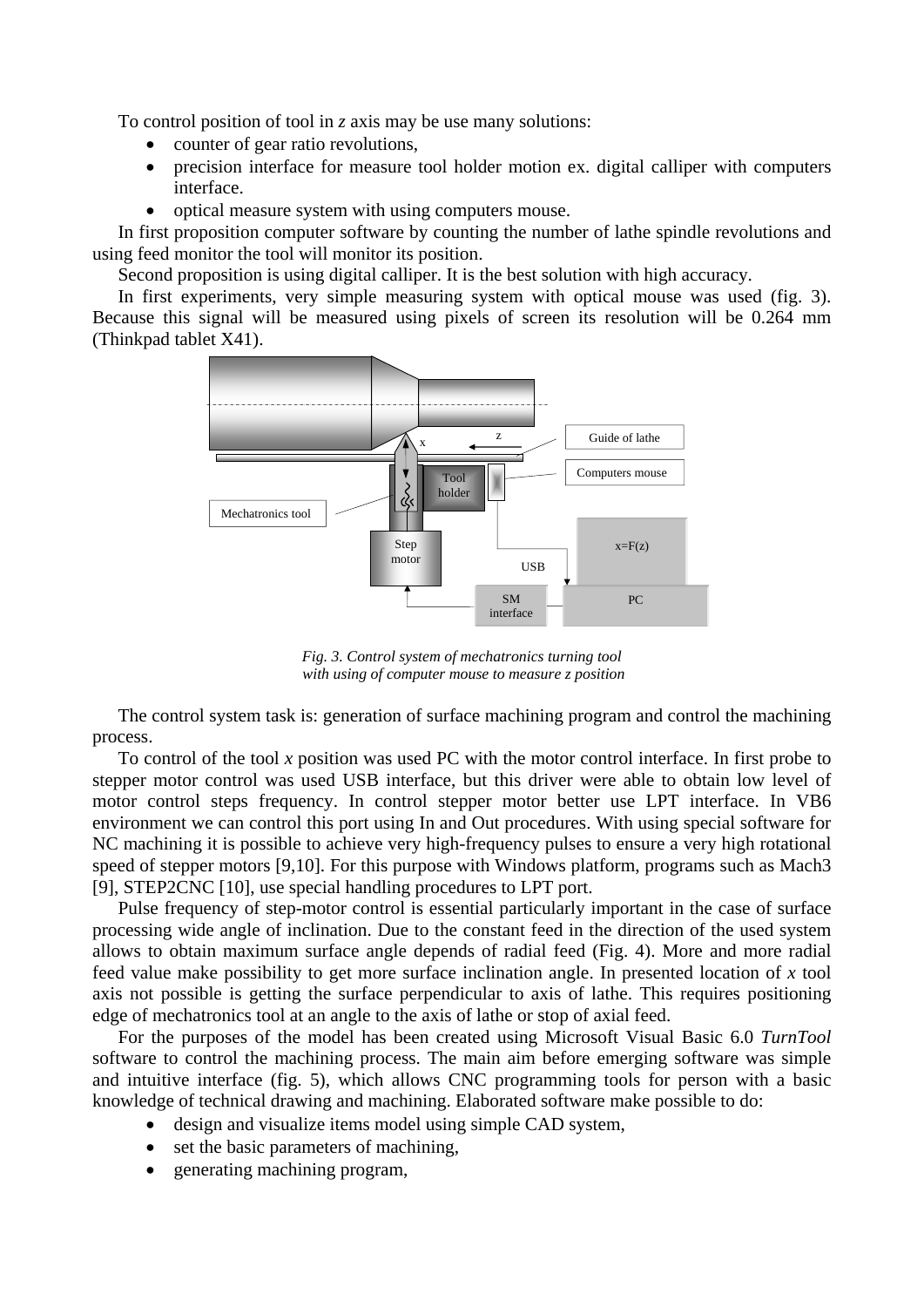- simulation of machining on the basis of input data,
- control tool retrieval of data from sensors,
- control of turning process.

The program uses advanced procedures for creating an optimal program for machining of the workpiece in many passages, and its simulation on a computer screen. In the future it is planned to develop the system by using G-code editor, which allows to load an external program of treatment or manual modification, which is useful for advanced users.

## **4. Tool model**

Tool design was developed using the Solid Works program (fig. 6).

Cutting tool with a threaded hole in the axle shaft was placed in a steel fence, which at the same time corps of tool. Tool placed in the guides was driving using the stepper motor. The stepper motor is coupled with axis of the threaded nut cooperating with the tool. The threedimensional model of the tool used to generate drawings of individual parts, check and investigate the kinematics and calculate the tool stifness. It was carried out in ANSYS environment (fig. 7).





*Fig. 4. Axial feed - fz influence on surface angle for another radial feed – fx*

*Fig. 5. Main form of TurnTool software* 



*Fig. 6. Virtual model of mechatronics tool*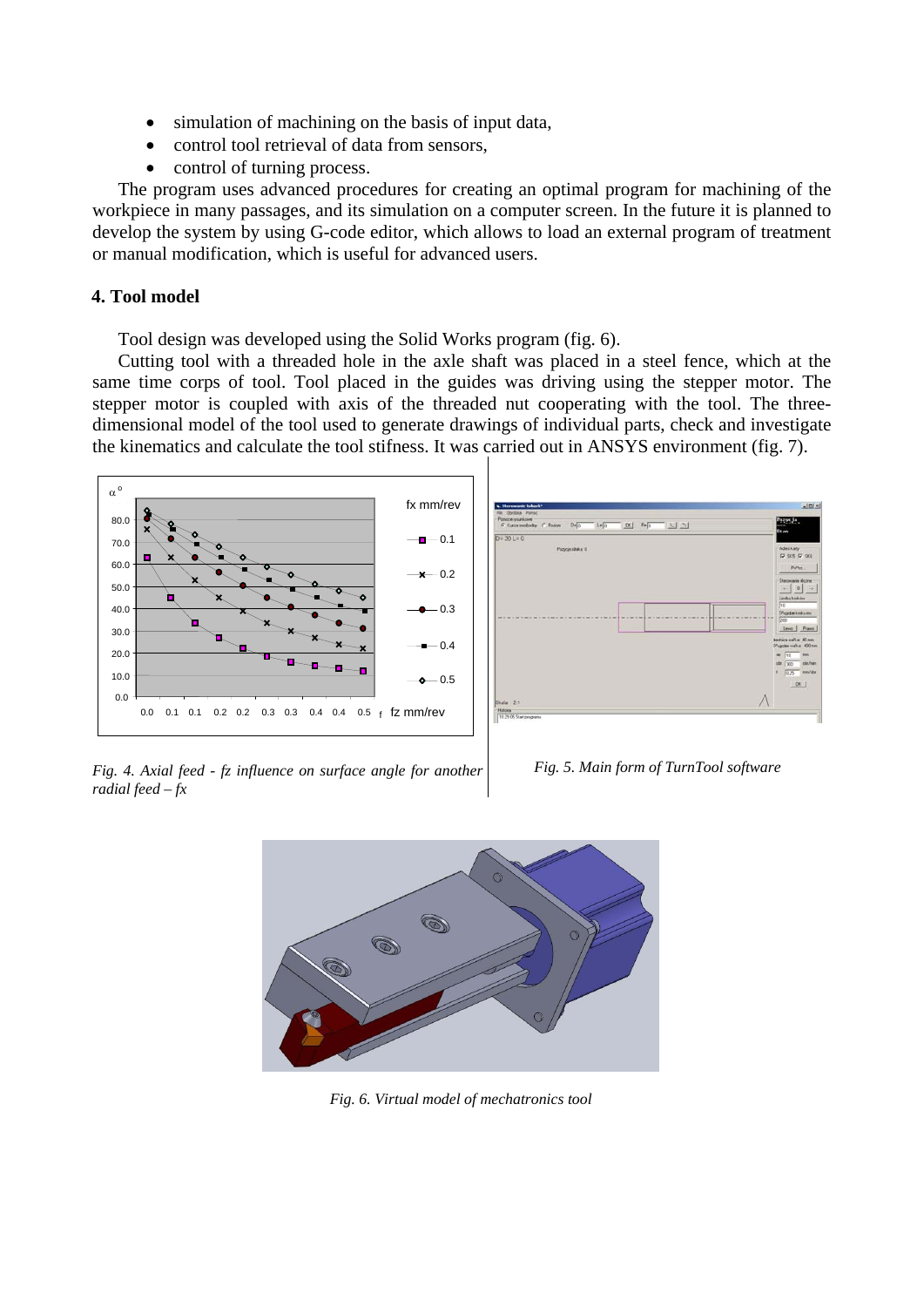

*Fig. 7. Results of FEM calculation*

# **5. Tools testing s**

Tool designed and executed, was used to practical attempt to turning aluminium detail (fig. 8). Elaborated tool fitted to the lathe holder. The tool edge was situated on the axis of the lathe. To power the stepper motor controller uses a stabilized laboratory power supply (fig. 8).

Preset shape drawn in the *TurnTool* software, then generated *x=f(z)* control file. Shaping workpiece surface turning was carried out automatically switched axial feed. Conducted tests confirmed the correctness of the tool motion speed without load. Then attempts were cutting the sample. Obtained as expected shaping surface treatment.



*Fig. 8. Turning using controlled PC mechatronics tool*

Because of the presence of radial cutting forces were clearing the slack due to gear favorable exacitude of processing.

Resulting of machining experiments showed no surface defects, and the dimensions corespondent to the values given. It confirms sufficient stiffness of the developed tool.